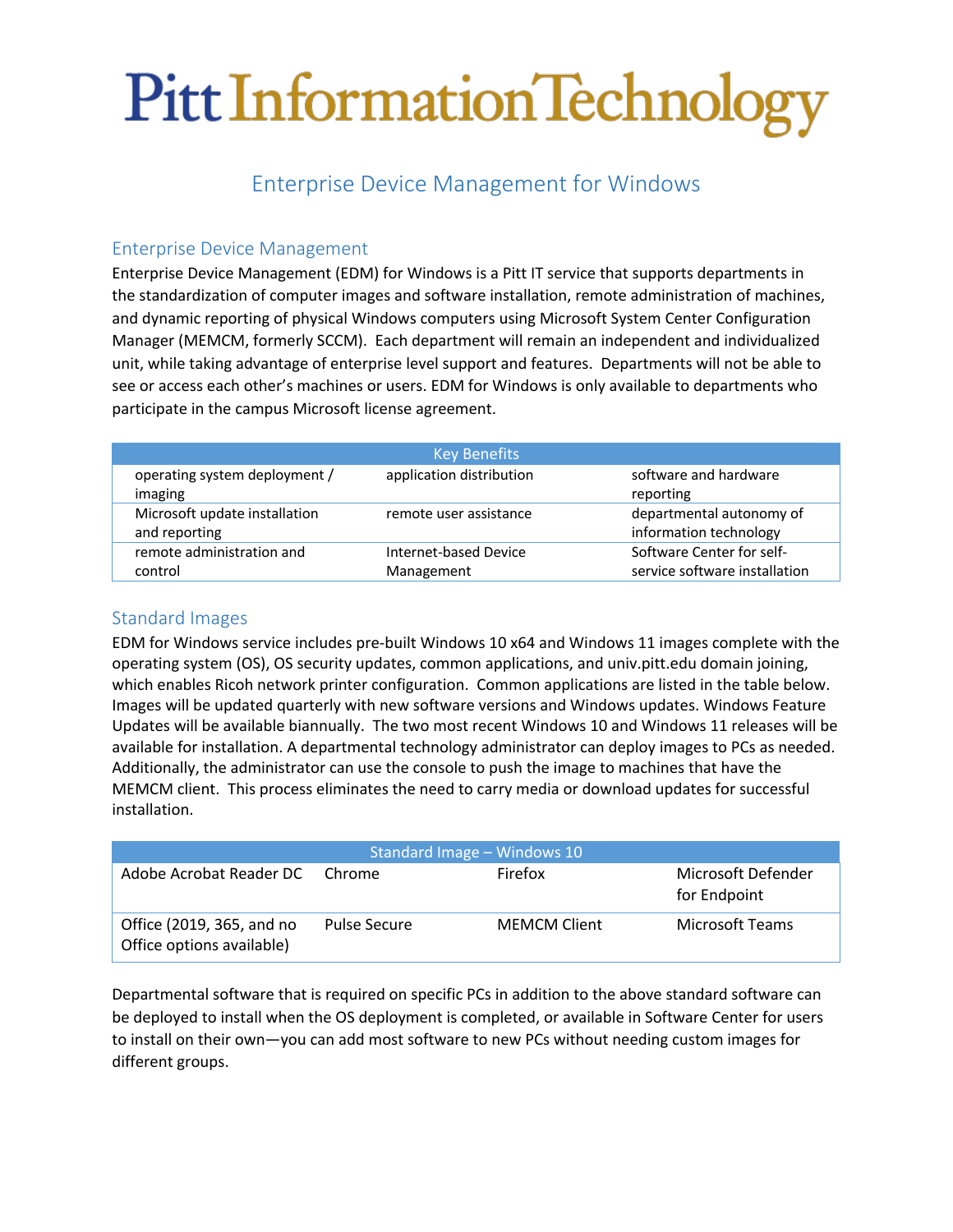#### Initial Setup

The initial setup includes all tasks necessary for a department to begin using MEMCM. These tasks are divided into three stages: Setup, Acceptance Testing, and Completion Report, and are detailed in a Scope of Work document submitted to each customer. Setup includes the actions necessary for understanding a department's needs and environment, preparing MEMCM, and installing the client on the department physical Windows machines. Customers are expected to fill out and return an information gathering sheet for initial information about departmental computers and VLANs.

In the acceptance testing process, the EDM team will provide the department's technology administrator acceptance testing documents to test that setup was successful. Firewall rules, client installation, application deployment, remote tools, PXE boot, and operating system deployment will be tested by the department staff. Success thresholds, included on the testing documents, have been set by the EDM team for each test. If a test does not meet the threshold, the EDM team will assist the department to identify and resolve the issue, retesting to ensure the threshold is met. Successful completion and results will then be presented to the department in the form of a Completion Report, at which point the department has completed initial setup.

#### Features

EDM for Windows devices includes most of the features of MEMCM, generally limiting departmental technology administrators from making any changes that would impact devices outside their department. Any features that may have an impact on all devices will be unavailable, and many shared resources like OS Task Sequences and Applications will be read-only.

The MEMCM console is required for EDM customers to use the service. From the MEMCM console, the departmental technology administrator can:

- Group machines in collections for common management tasks
- Deploy software to machines remotely
- View the status of machines throughout the department

• Remotely assist users, allowing view of the screen and interaction with keyboard and mouse Departmental technology administrators are provided a reference guide for navigating the MEMCM console. All departments are expected to install the MEMCM console and assist the EDM team by completing Acceptance Testing reports, to confirm all expected EDM features are working in their department before initial setup is considered complete.

#### EDM Windows Devices Feature Overview

- Console Access deploy software, create collections, and view status of machines
- Standard OS Image deploy Windows 10 / 11 OS images with common applications and updates
- Shared Applications install free applications via Software Center or MEMCM push
- Licensed Applications install Pitt IT packaged licensed applications (with proof of license)
- Queries populate MEMCM collections and quickly group machines
- Reporting view hardware and software inventory reports via the console
- MEMCM Remote Tools view user's screen and interact with keyboard and mouse for remote troubleshooting via audited remote assistance
- Monthly Updates use MEMCM to install EDM team approved monthly Microsoft updates to supported Windows OS and Office products